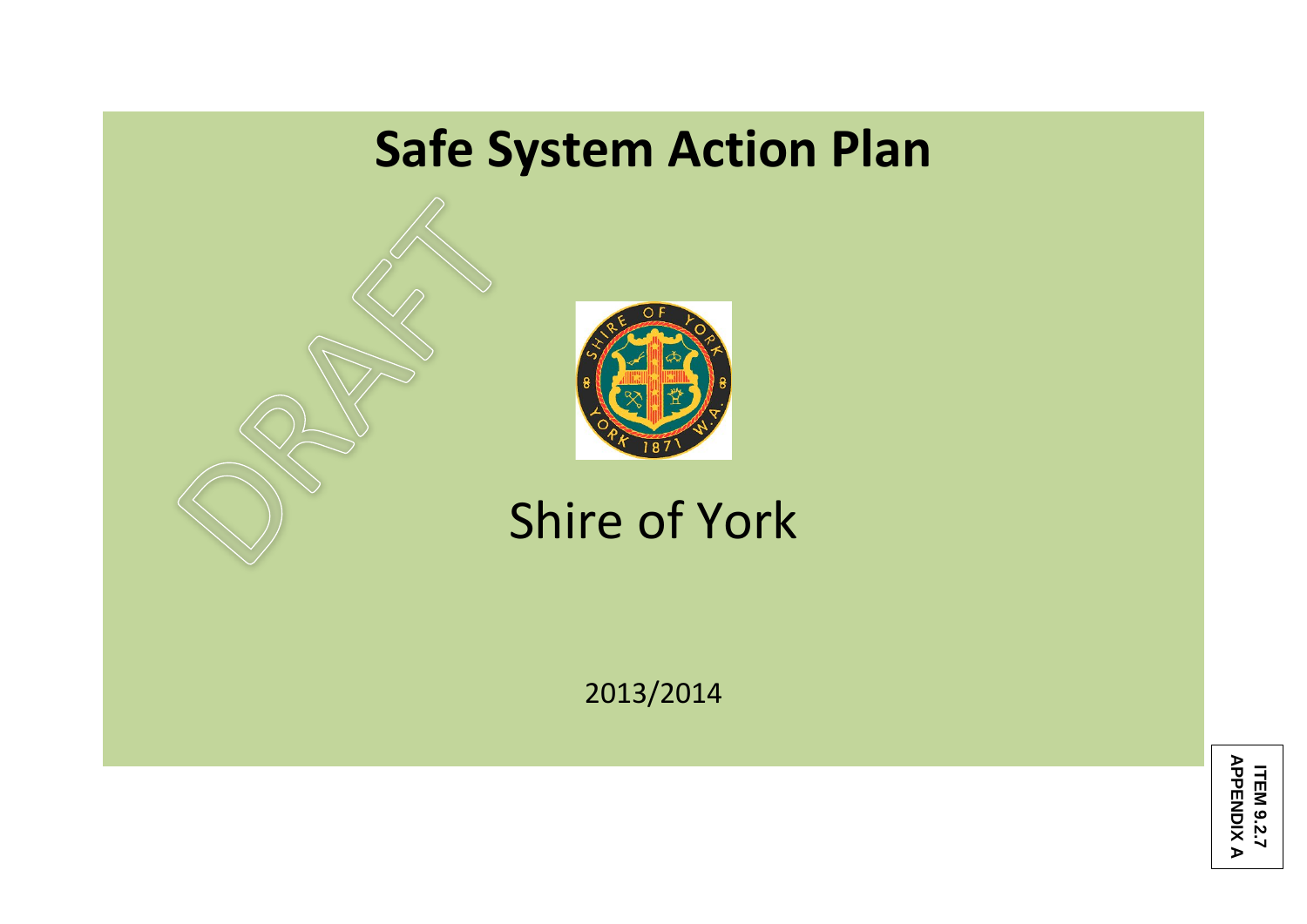## **Shire of York Safe System Action Plan 2013/2014**

*Vision: to provide a safe, efficient and effective transport system with the resources available to work towards zero road fatalities and serious injuries on the Shire of York's local road network.*

| <b>Oganisational</b><br><b>Management</b><br><b>Function</b> | <b>Action</b>                                                                                  | <b>How</b>                                                                                                   | <b>Resources</b><br>and support<br>required | Who is<br>responsible?      | <b>Evaluation</b>                                                                |
|--------------------------------------------------------------|------------------------------------------------------------------------------------------------|--------------------------------------------------------------------------------------------------------------|---------------------------------------------|-----------------------------|----------------------------------------------------------------------------------|
| <b>Results focus</b>                                         | Set a road safety vision<br>$\bullet$<br>for Shire of York to work<br>towards zero road deaths | State the Shire of York's<br>commitment to the safe system<br>approach in Community Strategic<br><b>Plan</b> | <b>Nil</b>                                  | Council                     | Shire of York's<br>stated<br>commitment in<br>Community<br><b>Strategic Plan</b> |
|                                                              | Set road safety targets<br>$\bullet$<br>and performance<br>indicators                          | Include road safety vision and<br>targets in Safe System Action Plan                                         | Nil                                         | Safe System<br>Coo rdinator | Road Safety vision<br>and targets set in<br>safe system action<br>plan           |
|                                                              |                                                                                                |                                                                                                              |                                             |                             |                                                                                  |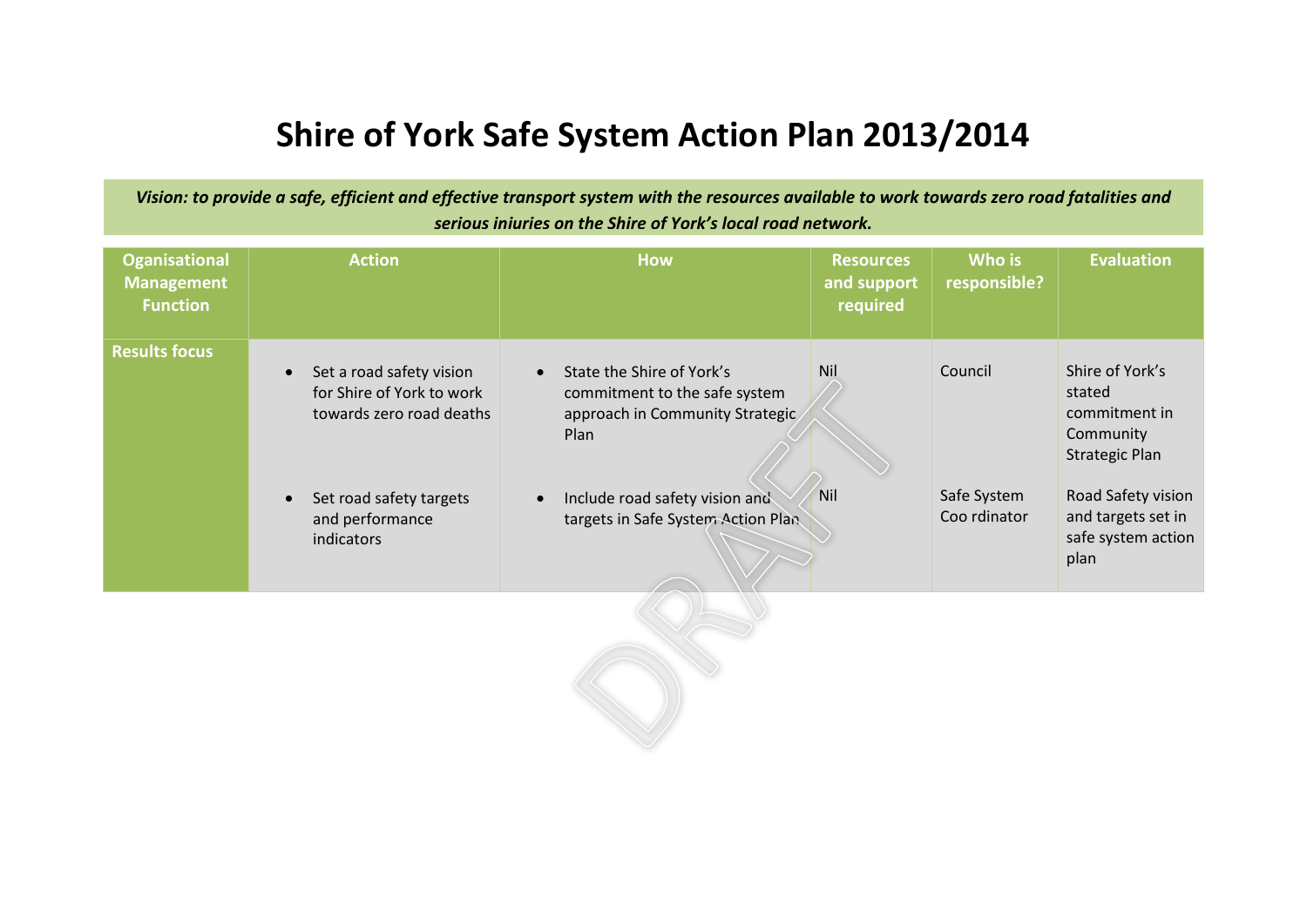| <b>Oganisational</b><br><b>Management</b><br><b>Function</b> | <b>Action</b>                                                                                   | <b>How</b>                                                                                                                                                                                                             | <b>Resources</b><br>and support<br>required | Who is<br>responsible?                                              | <b>Evaluation</b>                                                                       |
|--------------------------------------------------------------|-------------------------------------------------------------------------------------------------|------------------------------------------------------------------------------------------------------------------------------------------------------------------------------------------------------------------------|---------------------------------------------|---------------------------------------------------------------------|-----------------------------------------------------------------------------------------|
| <b>Coordination</b>                                          | All road safety<br>$\bullet$<br>interventions to be<br>aligned with the safe<br>system approach | Develop policies, procedures or<br>$\bullet$<br>checklists to include the wording<br>that all road and roadside<br>upgrades and new designs must<br>include safe system treatments<br>where appropriate, as a priority | Nil                                         | Works<br>Manager, CEO                                               | Number of<br>policies,<br>procedures and<br>checklists updated<br>or developed.         |
|                                                              |                                                                                                 | Promote the safe system<br>approach to local stakeholders eg.<br>highschool - Keys for Life<br>program                                                                                                                 |                                             | RoadWise<br>Officer, Works<br>Manager, CEO.                         | Number of local<br>stakeholders that<br>safe system<br>approach has<br>been promoted to |
|                                                              |                                                                                                 | Form an active Shire of York<br>RoadWise Committee                                                                                                                                                                     |                                             | Works<br>Manager,<br>RoadWise<br>Officer, Elected<br><b>Members</b> | Number of<br>RoadWise<br>Committee<br>meetings                                          |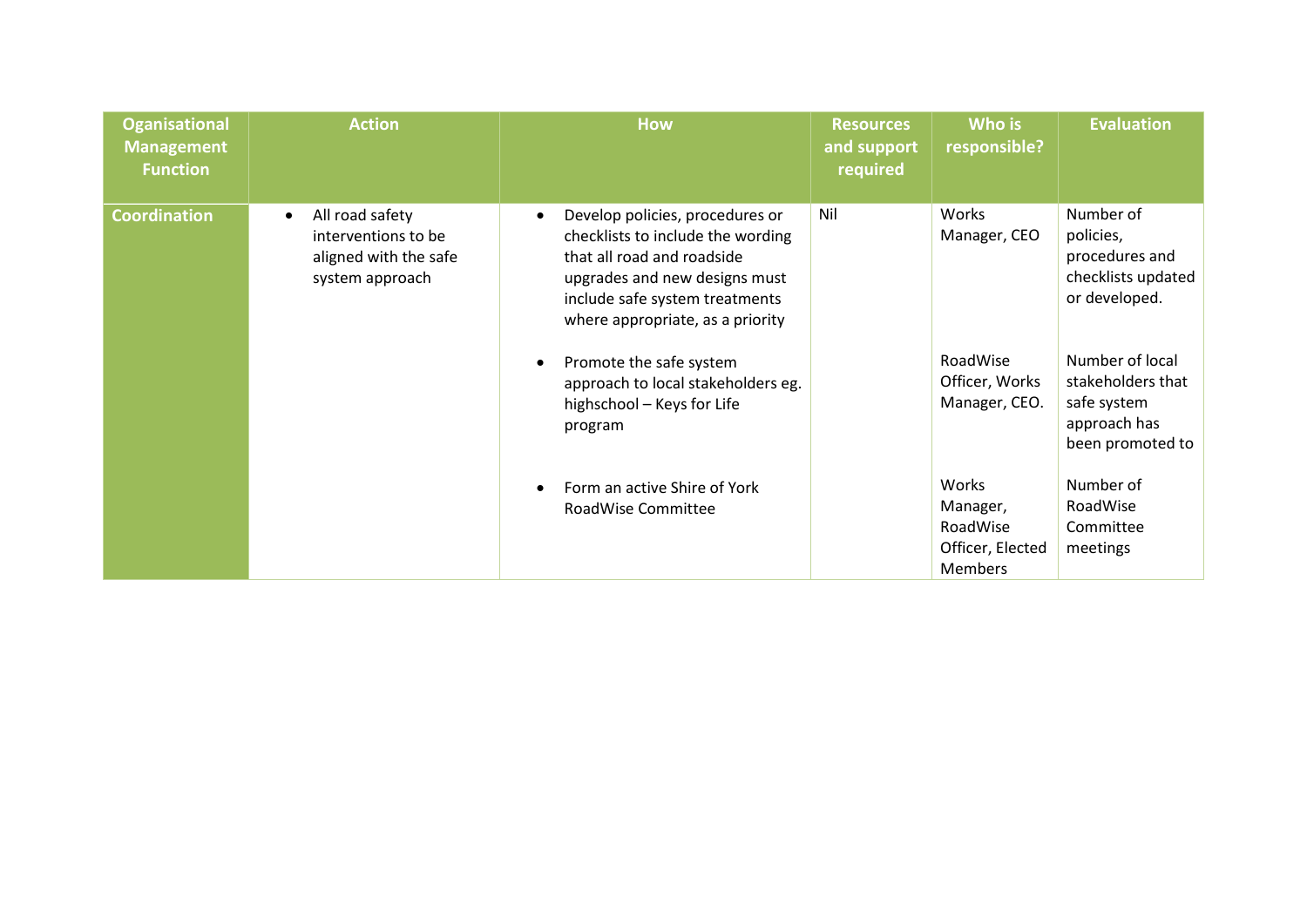| <b>Oganisational</b><br><b>Management</b><br><b>Function</b>    | <b>Action</b>                                                                                           | <b>How</b>                                                                                                                | <b>Resources</b><br>and support<br>required | Who is<br>responsible? | <b>Evaluation</b>                                                                                                                                                                                                                                                                                                       |
|-----------------------------------------------------------------|---------------------------------------------------------------------------------------------------------|---------------------------------------------------------------------------------------------------------------------------|---------------------------------------------|------------------------|-------------------------------------------------------------------------------------------------------------------------------------------------------------------------------------------------------------------------------------------------------------------------------------------------------------------------|
| <b>Catering for the</b><br>future use of<br>the road<br>network | Cater for future changes<br>$\bullet$<br>in vehicle types using<br>local road network eg.<br>roadtrains | Lobby for State Government to<br>$\bullet$<br>address future needs for Shire of<br>York with regards to<br>transportation |                                             | <b>CEO</b>             | State roads in<br>York being<br>included on the<br><b>WA Regional</b><br><b>Transport Plan</b><br>currently being<br>considered by<br>Cabinet<br><b>State Government</b><br>commitment to a<br>southern Bypass<br>study<br>Development and<br>adoption of a<br>Shire of York<br>Integrated<br>Transport<br>Network Plan |